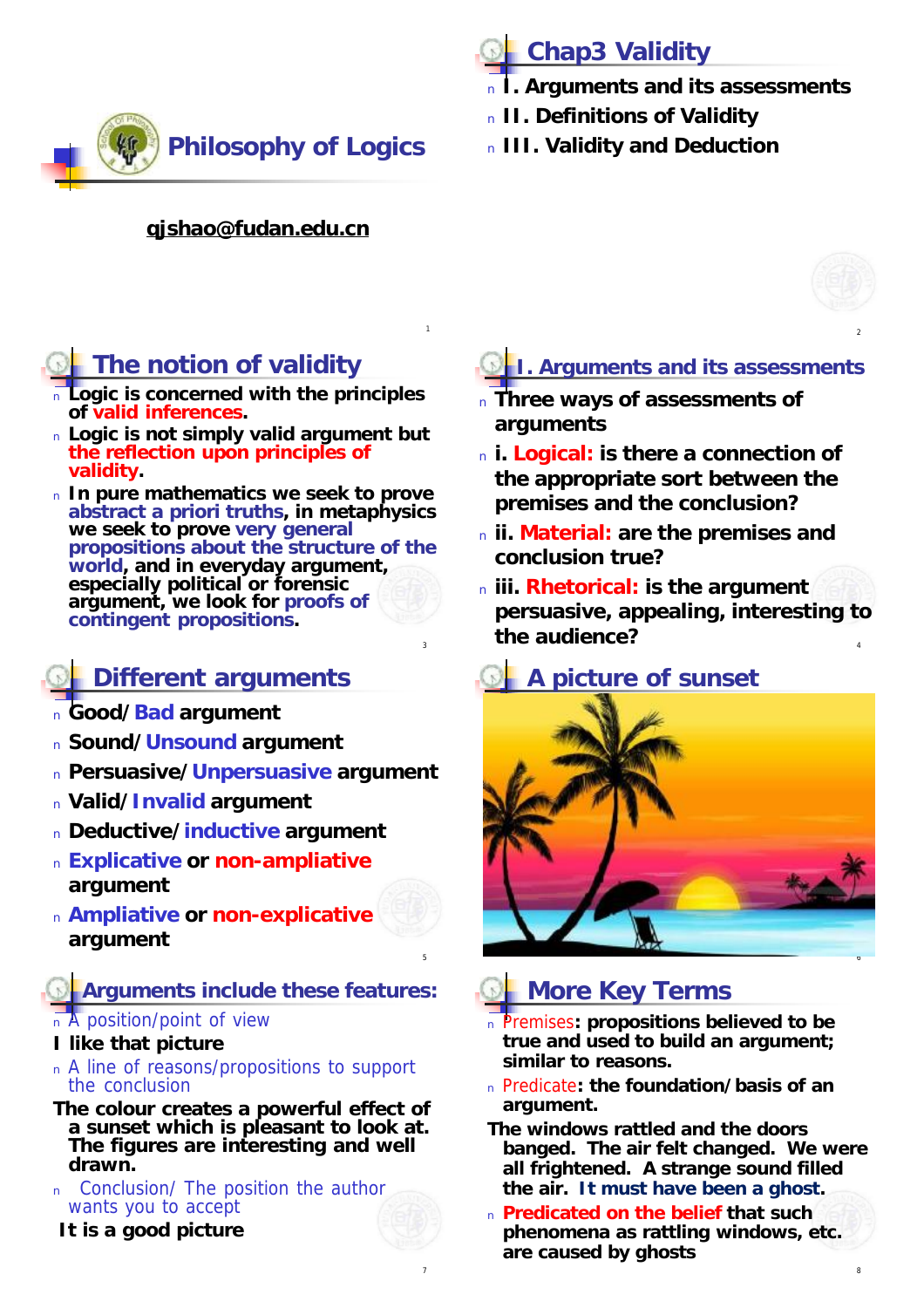### **Let's Hear some Arguments**

- <sup>n</sup> **See if you can give arguments to support some of your beliefs.**
- <sup>n</sup> **For example, do you think China can be the world leader in twenty years time? Why or why not? What arguments can you give to support your position?**
- <sup>n</sup> **Do you think computers can have emotions? Again, what arguments can you give to support your viewpoint? Make sure that your arguments are composed of propositions.**

# **II. Definition of validity**

- <sup>n</sup> **1. logic: a study of validity**
- <sup>n</sup> **2. Valid and invalid**
- <sup>n</sup> **3. Validity and truth**
- <sup>n</sup> **4. Some Examples**

11

9

### 2. Valid and invalid

- <sup>n</sup> **One desirable feature of arguments is that the conclusion should follow from the premises.**
- *Argument #1 : Chen is over 90 years old. So Chen is over 20 years old.*
- <sup>n</sup> Valid;: **Conclusion follows from premise.**

*Argument #2 : Chen is over 20 years old. So Chen is over 90 years old.* 

- <sup>n</sup> Invalid: **Conclusion does not follow from premise; Chen could be 30 years old.**
- 13 <sup>n</sup> An argument is **valid** if and only if there is no logically possible situation where all the premises are true and the conclusion is false at the same time.

# **Remarks**

<sup>n</sup> **This definition has the consequence that if any premise of an argument is a necessary falsehood, or if the conclusion is a necessary truth, then the argument is valid (a necessary falsehood is a proposition that could not possibly have been true; a necessary truth is a proposition that could not possibly have been false). In such cases the premises may be entirely irrelevant to the conclusion.** 

<sup>n</sup> **For example, 'There is a married bachelor, therefore**

15 **the moon is made of green cheese' is valid, as is 'The moon is made of green cheese, therefore there is no married bachelor'.** <sup>16</sup>

# **Context or circumstances**

- <sup>n</sup> **But he is still in Paris! Therefore, he cannot possibly be in Moscow tomorrow.**
- <sup>n</sup> **If it were regarding some presently living person – Vladimir Putin, nowadays Moscow is only a few hours from Paris by aeroplane, …**
- 10 <sup>n</sup> **If it were given by someone in 1807,referring to Napoleon, the fastest way to travel then was by horse, …**

# **1.Logic is the study of validity**

- <sup>n</sup> **The study of reasoning, in the sense in which logic is interested, concerns the issue of what follows from what.**
- <sup>n</sup> **Less cryptically, some things—call them**  *premises***—provide reasons for others—call them** *conclusions***. Thus, people may provide others with certain premises when they wish to persuade them of certain conclusions; or they may draw certain conclusions from premises that they themselves already believe.**
- 12 <sup>n</sup> **The relationship between premise and conclusion in each case is, colloquially, an argument, implication, or** *inference***. Logic is the investigation of that relationship. A good inference may be called a** *valid* **one. Hence, logic is, in a nutshell, the study of validity.**

# **Other definitions**

- <sup>n</sup> **To say that an argument is valid is to say: It would be impossible for all the premises of the argument to be true, but the conclusion false.**
- <sup>n</sup> **To say that an argument is valid is to say: If the premises are (or were) true, the conclusion would also have to be true.**



 $14$ 

# 3. Validity and truth

- <sup>n</sup> **Here is a valid argument but is it true?** *All pigs can fly. Anything that can fly can swim. So all pigs can swim.*
- <sup>n</sup> **If pigs can indeed fly, and if anything that can fly can also swim, then it must be the case that all pigs can swim. Validity is not the same as truth.**
- <sup>n</sup> **The premises and the conclusion of a valid argument can all be false. Validity is about the** logical connection **between the premises and the conclusion. All that validity tells us is that** if the premises are true, the conclusion must also be true**.**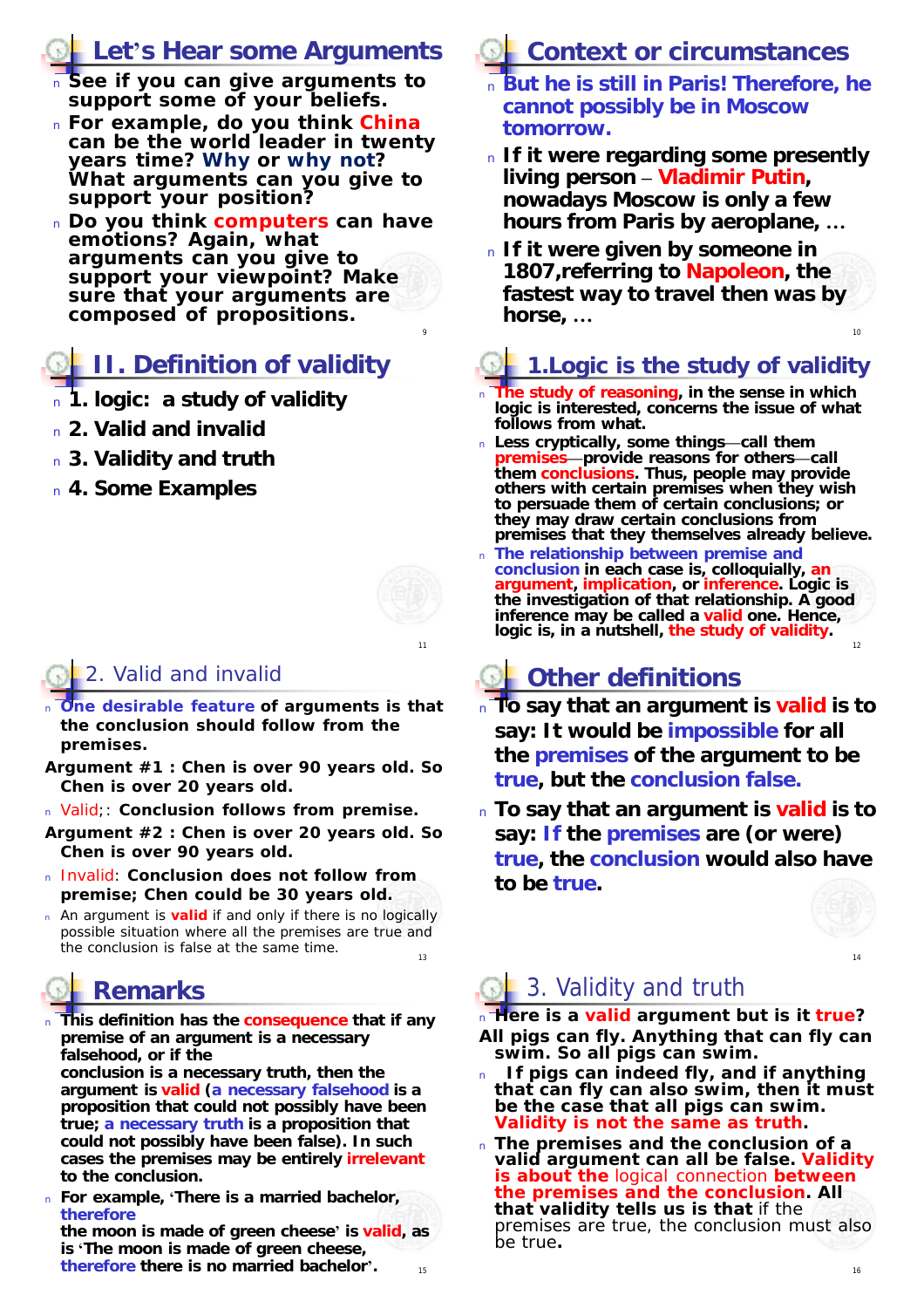### **Different cases**

- **11 The premises are all (actually) true, and the conclusion is (actually) true.**
- <sup>n</sup> **2 The premises are all (actually) false, and the conclusion is (actually) false.**
- <sup>n</sup> **3 The premises are all (actually) false, and the conclusion is (actually) true.**
- <sup>n</sup> **4 Some of the premises are (actually) true, some (actually) false and the conclusion is (actually) true.**
- <sup>n</sup> **5 Some of the premises are (actually) true, some (actually) false and the conclusion is (actually) false.**

#### **Validity: Points to Remember (1)**

- **The premises and the conclusion of an invalid argument can all be true.**
- *Washington is the capital of the USA. So Beijing is the capital of China.*
- <sup>n</sup> **A valid argument should not be defined as an argument with true premises and a true conclusion.**

#### **4. Some Examples**

- **1. John shot himself in the head. So John is dead.**
- **2. All management consultants are bald. Peter is bald. So Peter is a management consultant.**
- **3. If time travel is possible, we would now have lots of time-travel visitors from the future. But we have no such visitors. So time travel is not possible.**
- 21 **4. Jen is either in San Diego or in Tokyo. Since she is not in Tokyo, she is in San Diego.**

### **III. Validity and Deductions**

- <sup>n</sup> **1. Deductive logic**
- <sup>n</sup> **2. Forms of valid/invalid arguments**
- <sup>n</sup> **3. System-relative Validity**



17

 $\overline{16}$ 

# **Remarks**

- <sup>n</sup> **The only case in which an argument cannot be valid is the case when the premises are all (actually) true, but the conclusion is (actually) false.**
- <sup>n</sup> **For if that is so, then obviously there is a possible case in which the premises hold true when the conclusion is false – the actual case.**

### **Validity: Points to Remember (2)**

18

- <sup>n</sup> **The premises and the conclusion of a valid argument can all be false. (cf.** *All pigs can fly ...***)**
- <sup>n</sup> **A valid argument with false premises can still have a true conclusion.**
- 20 *All pigs are purple in colour. Anything that is purple is an animal. So all pigs are animals.*

#### **Are the following arguments valid?**

- **5. Some people are nice. Some people are rich. So some people are rich and nice.**
- **6. If I drink then I will be happy. If I am happy then I will dance. So if I drink then I will dance.**
- **7. The services of mobile phone companies are getting worse as there has been an increasing number of complaints against mobile phone companies by consumers.**
- **8. All capitalists exploit the weak and the poor. Property developers exploit the weak and the poor. So property developers are capitalists.**

# **1.Deductive logic**

- <sup>n</sup> **Logic is sometimes understood broadly as the systematic study of the principles of good reasoning. As such logic is not very different from critical thinking.**
- <sup>n</sup> **But sometimes "logic" is understood more narrowly as what we might call "deductive logic".**
- <sup>n</sup> **Deductive logic is mainly about: the consistency of statements and beliefs, as well as the validity of arguments.**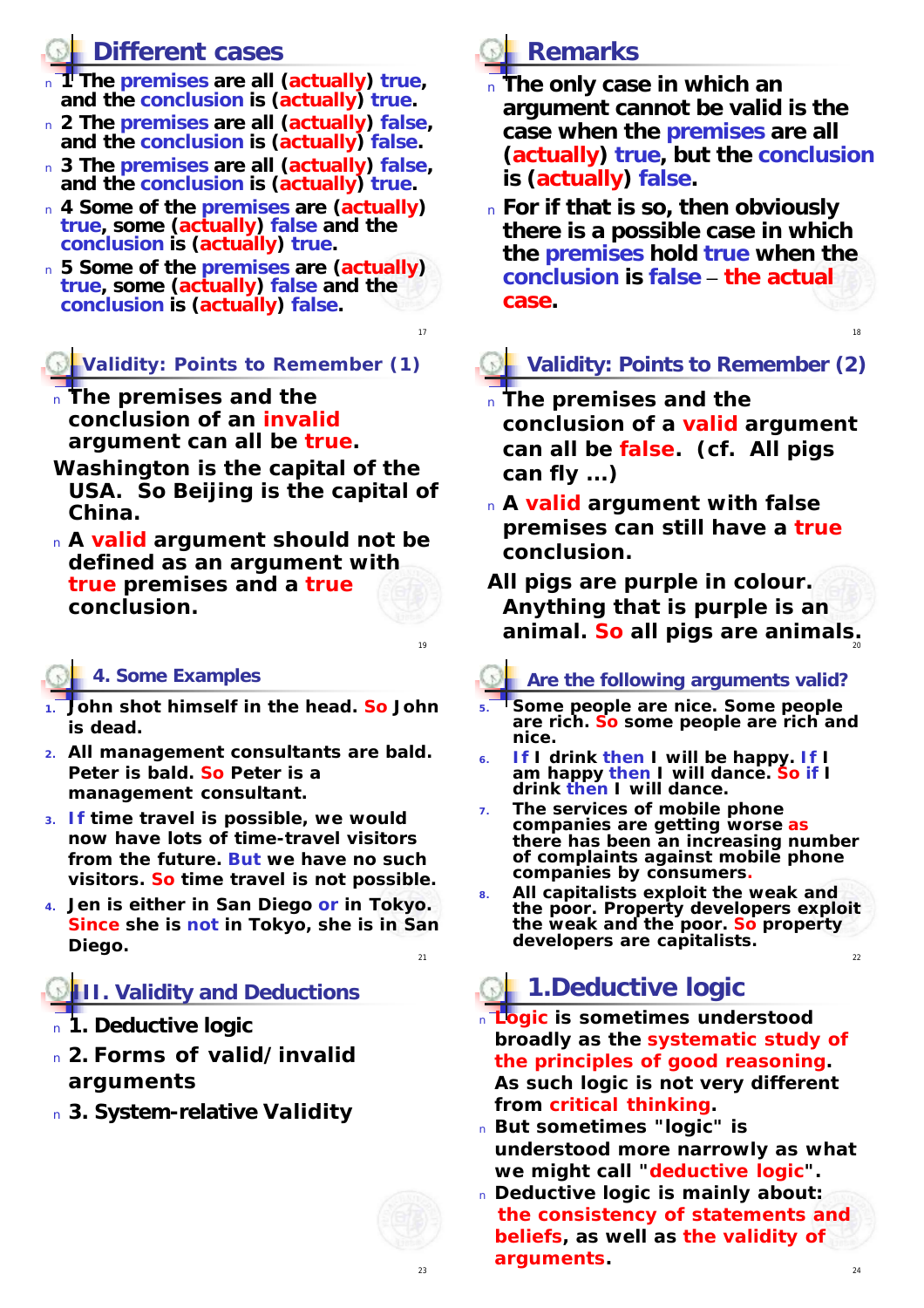## **Graham Priest**

- alidity is the relationship of truth**preservation-in-all-situations.**
- <sup>n</sup> **Doubtlessly, a valid inference is one where the premises provide some genuine ground for the conclusion.**
- <sup>n</sup> **Traditionally, logic has distinguished between two notions of validity: deductive and non-deductive (inductive).**
- <sup>n</sup> **A valid deductive argument is one where, in some sense, the conclusion cannot but be true, given the premises; a valid inductive argument is one where there is some lesser degree of support.**

# Modus Ponens

- <sup>n</sup> **Here, the letters** *P* **and** *Q* **are used to represent statements. By replacing** *P* **and** *Q* **with appropriate sentences, we can generate valid arguments.**
- <sup>n</sup> **This form of valid argument is known as** *modus ponens***.**
- <sup>n</sup> **We can generate valid arguments based on:**
- <sup>n</sup> If *P* then *Q*. *P*. Therefore *Q*.

#### **Fallacy:** Affirming the consequent

- <sup>n</sup> **However, don't confuse modus ponens with the following form of argument, which is not valid!**
- <sup>n</sup> Affirming the consequent **-** If *P* then *Q*. *Q*. Therefore, *P*.
- <sup>n</sup> **If Jane lives in London then Jane lives in England. Jane lives in England. Therefore Jane lives in London. [***Not valid - perhaps Jane lives in Liverpool***.]**

### Modus tollens

- <sup>n</sup> **If I am the axe murderer (P), then I used an axe (Q).**
- <sup>n</sup> **I cannot use an axe (not-Q).**
- <sup>n</sup> **Therefore, I am not the axe murderer (not\_P).**



31

#### **2. Four forms of valid arguments**

- <sup>n</sup> **Patterns of Valid Arguments**
- <sup>n</sup> **With valid arguments, it is impossible to have a false conclusion if the premises are all true.**
- <sup>n</sup> **Modus ponens**

25

27

 $29$ 

- <sup>n</sup> **Consider the following argument:**
- *If this object is made of copper, it will conduct electricity. This object is made of copper, so it will conduct electricity.*
- <sup>n</sup> **Modus ponens - If** *P* **then** *Q***.** *P***. Therefore** *Q***.**

### **Cole** Modus Ponens

- <sup>n</sup> *If today is Thursday, then I will lecture Year 1.*
- <sup>n</sup> *Today is Thursday.*
- <sup>n</sup> *Therefore, I will lecture Year 1.*
- **This argument is always valid on any day, but only true on Thursday.**
- <sup>n</sup> *All men (P) are mortal (Q)*
- <sup>n</sup> *Socrates is a man (P)*
- <sup>n</sup> *Therefore Socrates is mortal (Q)*

#### Modus tollens

- <sup>n</sup> Modus tollens **-** If *P* then *Q*. Not-*Q*. Therefore, not-*P.*
- <sup>n</sup> **If** *Q* **means "Today is hot.", then "not-***Q***" can be used to translate "It is not the case that today is hot", or "Today is not hot."**
- <sup>n</sup> **If Betty is on the plane, she will be in the A1 seat. But Betty is not in the A1 seat. So she is not on the plane.**

## Denying the antecedent

- <sup>n</sup> **But do distinguish** *modus tollens* **from the following fallacious pattern of argument : -** If *P* then *Q*, not-*P*. Therefore, not-*Q*.
- <sup>n</sup> **If Betty is competent, she will get an important job.**
- <sup>n</sup> **But Betty is not competent. So she will not get an important job.**
- <sup>n</sup> **[Not valid : Perhaps Betty is incompetent but her boss employs her because her father is an important man.]**

26

28